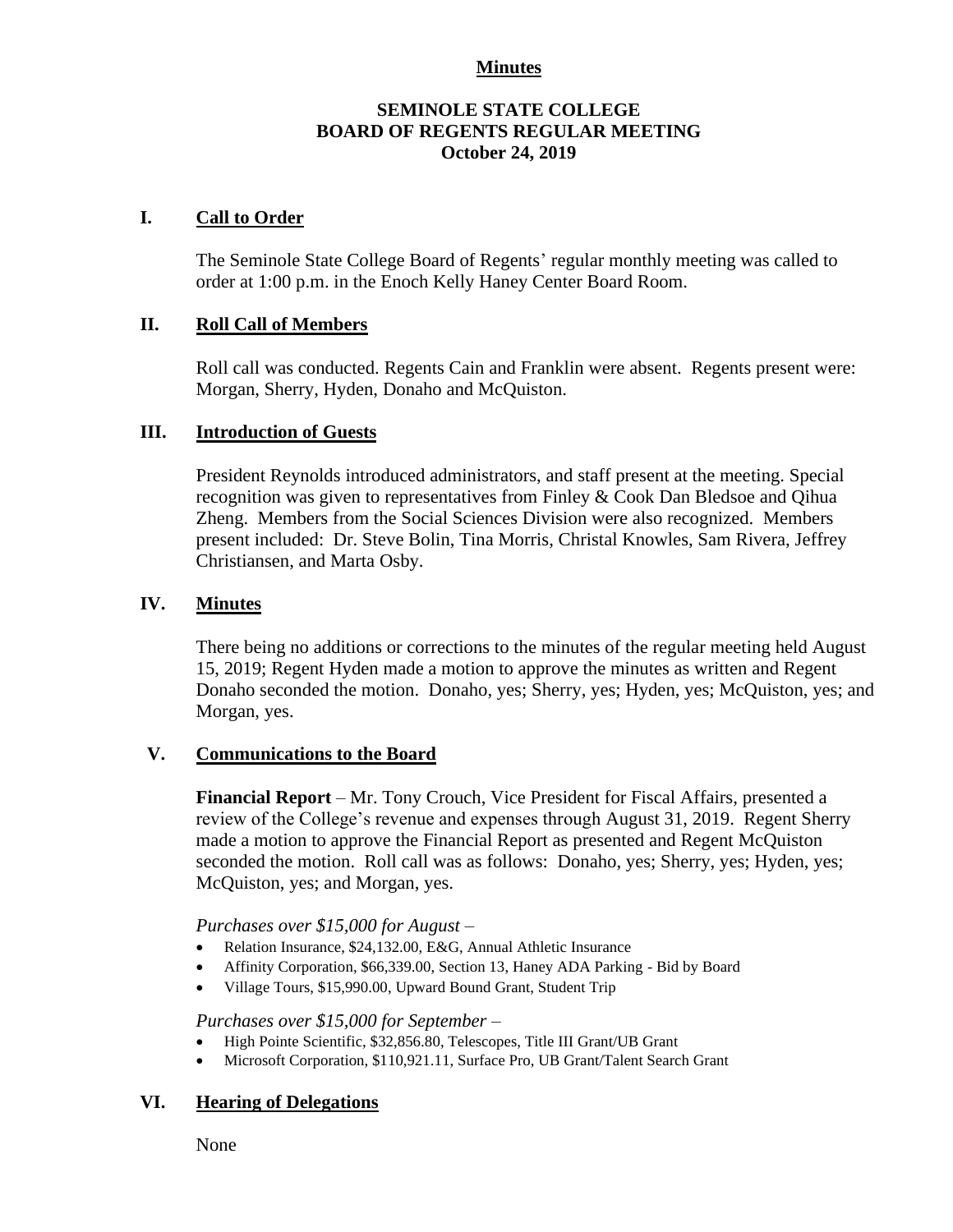## **VII. President's Report**

President Reynolds discussed items under the President's Report and the Business portion of the agenda by utilizing a PowerPoint presentation. (See enclosed copy of the PowerPoint presentation)

*Personnel Update* – President Reynolds informed the Board of the following new hires:

- Bobbie Coon, NASNTI Coaching Specialist
- Dr. Krystle Lane, Employment Readiness Director
- Damon Cravens, SSS STEM Advisor
- Matt Kappele, Upward Bound Math & Science II Coordinator
- Cynthia Tainpeah, Assistant Professor of Nursing

A resignation letter has been received from Crystal Bray, Assistant Professor of Nursing.

*Campus Activities* – President Reynolds told the Board members about several recent and upcoming campus activities. These were:

- President Reynolds told the Regents about several PLC activities. These were: Parents' Reception at the Jasmine Moran Children's Museum, completion of the St. Crispin's Challenge Course, visiting with Brent Kisling from ODOC at the monthly Chamber Forum, PLC attended the JMCM Tribute to Jane Jayroe Gamble
- A Booster Club Cookout was held for student athletes
- Miss Indian World Cheyenne Kippenberger visited campus
- Seminole Chamber of Commerce honored two SSC employees: Amber Flores, Faculty Member of the Month and Donny Coblentz, Classified Staff Member of the Month
- District Attorney Paul Smith gave a Constitution Day presentation
- The SSC Art Club visited the Oklahoma City Museum of Art
- A Retirees Breakfast was held on campus
- Regents Hyden and Donaho attended the Oklahoma State Regents for Higher Education Program
- Phi Theta Kappa honor society held their induction ceremony
- The Baptist Collegiate Ministry held a Dodge Ball Tournament
- The SSC Educational Foundation held their annual golf tournament
- Several SSC Classified Staff members attended the annual OACC Staff Conference in Midwest City
- Three SSC employees were honored at the annual OACC Conference. These were: Robin Crawford, Edie Cathey and Marta Osby
- Several students and employees attended an SSC Day at the Arrows Family Farm
- Melinda Sims participated in the State Regents Council of Student Activities Mentoring Initiative
- The Pottowatomie County Health Department and the SSC Nursing students gave free flu shots
- Tijah Johnson, SGA President attended the Student Government Association annual conference in Washington, DC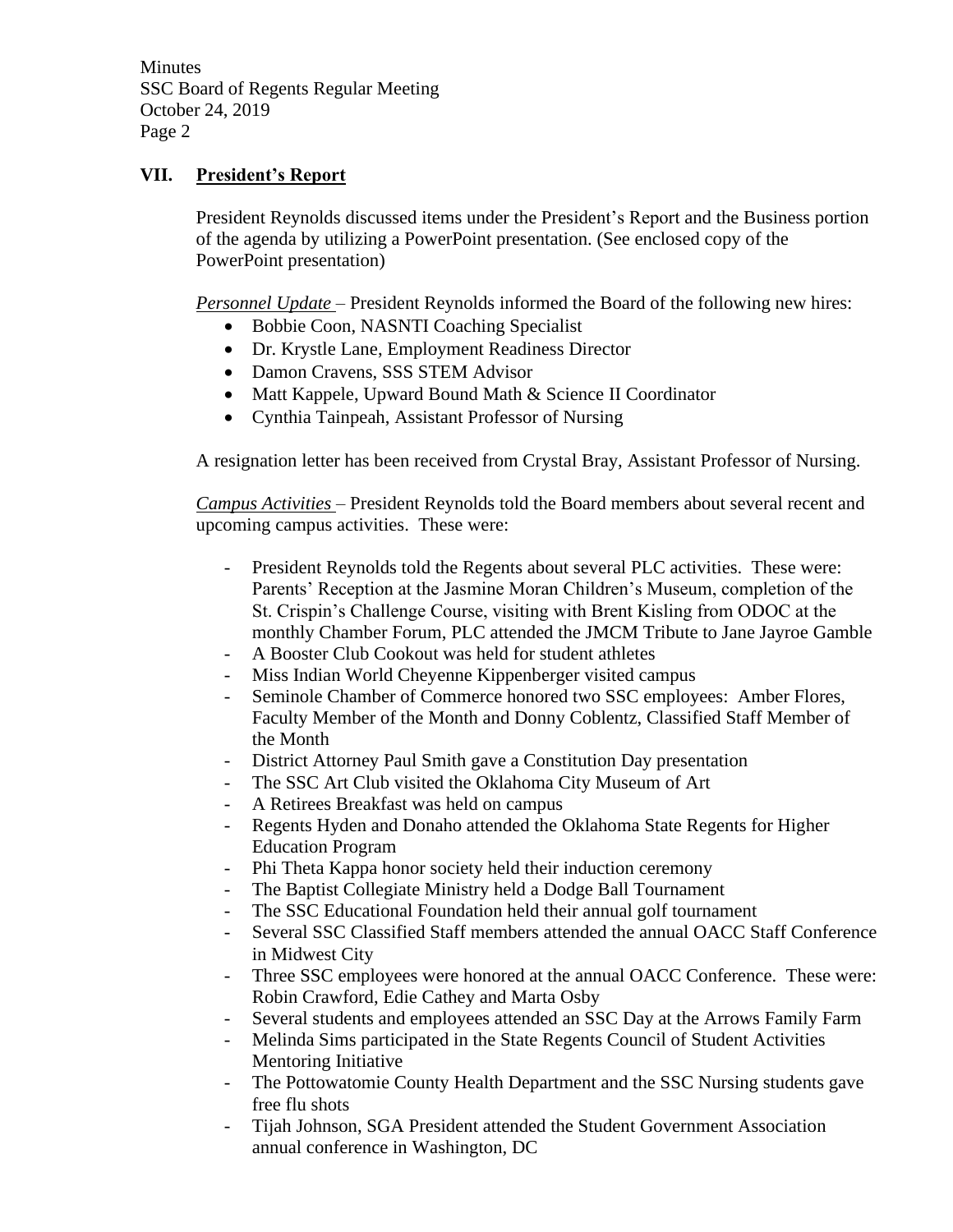- Kimberly Cotter, SSC Ag Student represented SSC while running barrels independently with the National Intercollegiate Rodeo Association
- President Reynolds shared a video from the Oklahoma Department of Education about Elevate: College Career Math Ready – featuring Dr. Linda Goeller
- President Reynolds reminded the Regents of the upcoming HLC visit and the recent ACEN accreditation visit
- President Reynolds told the Board about several food pantry donations and reminded them of the ribbon cutting for the SSC Food Pantry and the SSC Help **Center**
- President Reynolds told the Board about a showing of the movie "Resilience"
- Mechell Downey, Executive Assistant to the President attended the annual ACCT conference and the Professional Board Staff Network workshop in San Francisco.
- President Reynolds gave an update on sports
- Danish students from Silkeborg, Denmark arrived on campus for a weeklong stay
- President Reynolds shared a new SSC promotional video

## *Upcoming Activities*:

- Classy Piano Favorites by Peter Simon Concert to be held on November  $18<sup>th</sup>$  and  $19<sup>th</sup>$
- Brian Crawford Memorial Sports Complex November 7<sup>th</sup>
- Seminole State College Educational Foundation Holiday Reception December 9th

# **VIII. Business**

**Acceptance of the FY19 External Audit by Finley & Cook** – President Reynolds presented the Board with a copy of the FY19 External Audit for their review. The Audit Committee consisting of Regents McQuiston, Sherry and Morgan reviewed the audit before the Board meeting with President Reynolds, Vice President Crouch and representatives from Finley & Cook. Dan Bledsoe from Finley & Cook discussed the audit and stated that there were no major concerns. He commended Vice President Crouch and his staff on a job well done. President Reynolds recommended approval of the External Audit as presented. Regent Donaho made a motion to accept the FY19 External Audit as presented and Regent Sherry seconded this motion. Roll call was as follows: Donaho, yes; Sherry, yes; Hyden, yes; McQuiston, yes; and Morgan, yes.

**Approval of Revision to Board Policy I-3-1** – President Reynolds presented the Board with information about a proposed revision to Board Policy I-3-1 regarding Seminole State College accrediting bodies. This change will correct the college's accrediting body's name to The Higher Learning Commission. Regent Sherry made a motion to approve the revisions to this policy as presented and Regent McQuiston seconded this motion. Roll call was as follows: Donaho, yes; Sherry, yes; Hyden, yes; McQuiston, yes; and Morgan, yes.

**Approval of Revision to Board Policy II-7-4** – President Reynolds presented the Board with information about a proposed revision to Board Policy II-7-4 regarding intellectual property. This change will update the title of this policy on ownership of materials produced by college employees to include the terminology, "Intellectual Property." Regent Donaho made a motion to approve the revisions to this policy as presented and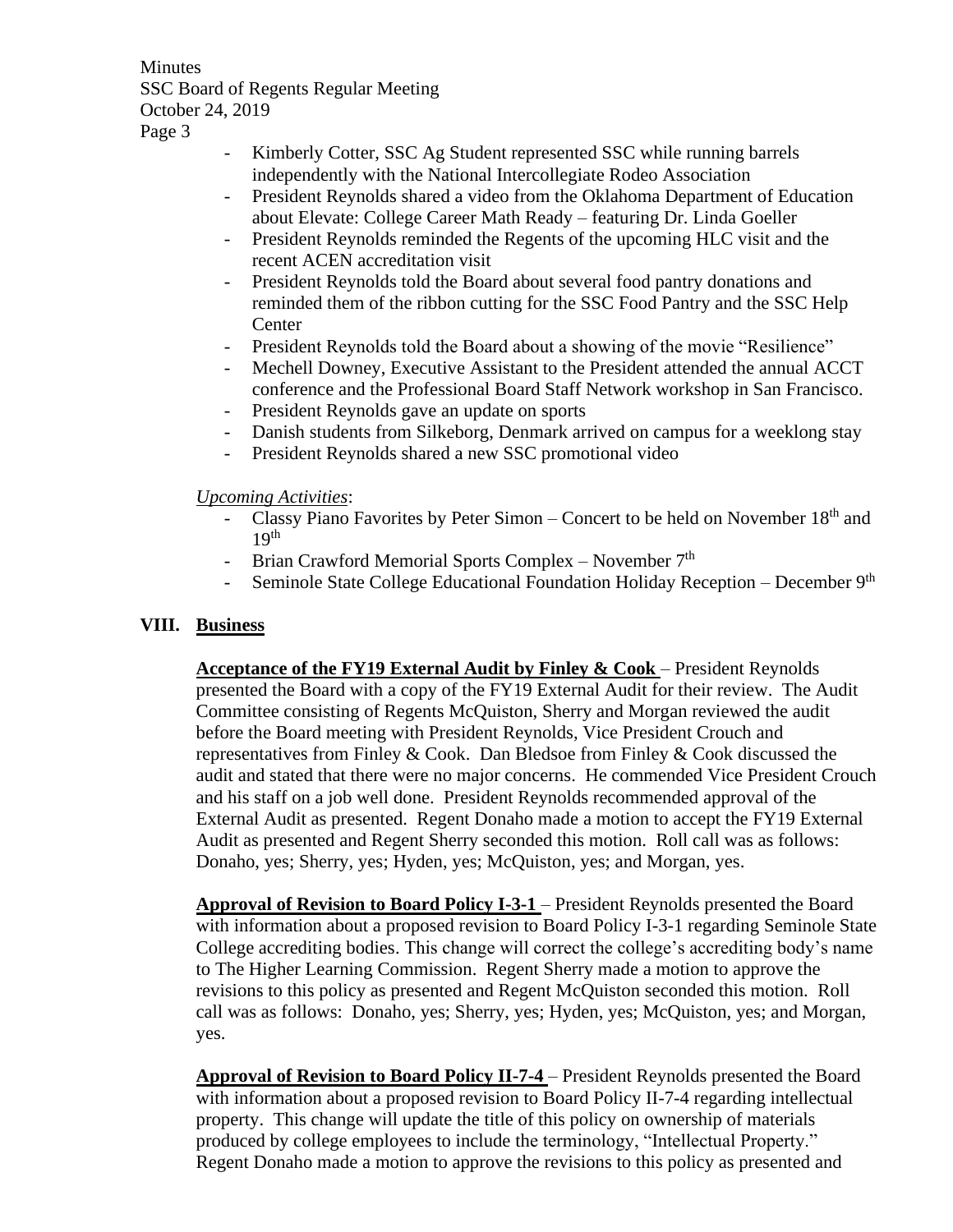Regent McQuiston seconded this motion. Roll call was as follows: Donaho, yes; Cain, yes; Hyden, yes; McQuiston, yes; Morgan, yes.

**Approval of Revision to Board Policy III-5-5** – President Reynolds presented the Board with information about a proposed revision to Board Policy II-5-5 regarding expressive activity. This change will include the wording "Academic Freedom" as recommended for our upcoming accreditation visit. Regent Donaho made a motion to approve the revisions to this policy as presented and Regent Hyden seconded this motion. Roll call was as follows: Donaho, yes; Sherry, yes; Hyden, yes; McQuiston, yes; and Morgan, yes.

**Approval of Addition of Board Policy III-5-8** – President Reynolds presented the Board with information about a proposed revision to Board Policy III-5-8 regarding protection of personal information. This policy will underscore the institution's efforts to protect personal data information collected by the College. Regent Sherry made a motion to approve the revisions to this policy as presented and Regent McQuiston seconded this motion. Roll call was as follows: Donaho, yes; Sherry, yes; Hyden, yes; McQuiston, yes; and Morgan, yes.

**Approval of Section of Energy Solutions** Professionals – President Reynolds and members of a Board review committee (Chairman Curtis Morgan and Regent Kim Hyden) presented the other Board members with information about Energy Solutions Professionals (ESP). This company is offering a plan for energy savings on campus. This contract would be a performance-based contract. Regent Donaho made a motion to approve the selection of ESP should a decision be made to proceed with this process a Board subcommittee will continue to evaluate the concept. If appropriate, a contract will be brought to the Board for approval at a later date. Regent McQuiston seconded this motion. Roll call was as follows: Donaho, yes; Sherry, yes; Hyden, yes; McQuiston, yes; and Morgan, yes.

**Affirmation of Seminole State College's School Colors** – President Reynolds discussed the need to affirm the official school colors of Seminole State College for promotional materials and athletic uniforms. The colors selected are Pantone Ruby Red, Blue and White. Regent Hyden made a motion to affirm these colors and Regent Sherry seconded this motion. Roll call was as follows: Donaho, yes; Sherry, yes; Hyden, yes; McQuiston, yes; and Morgan, yes.

**Affirmation of Seminole State College's Institutional Beliefs and Commitments, Vision and General Education Outcomes** – President Reynolds presented the Board with a copy of the institutional beliefs and commitments, vision and general education outcomes. The affirmation of these documents will assist the College with the upcoming Higher Learning Commission accreditation process. Regent Donaho made a motion to affirm the current institutional beliefs and commitments, vision and general education outcomes of Seminole State College as presented and Regent McQuiston seconded this motion. Roll call was as follows: Donaho, yes; Sherry, yes; Hyden, yes; McQuiston, yes; and Morgan, yes.

**Approval of the Agreement for Exchange of Services with the SSC Educational Foundation** – President Reynolds presented the Board with a copy of the agreement for